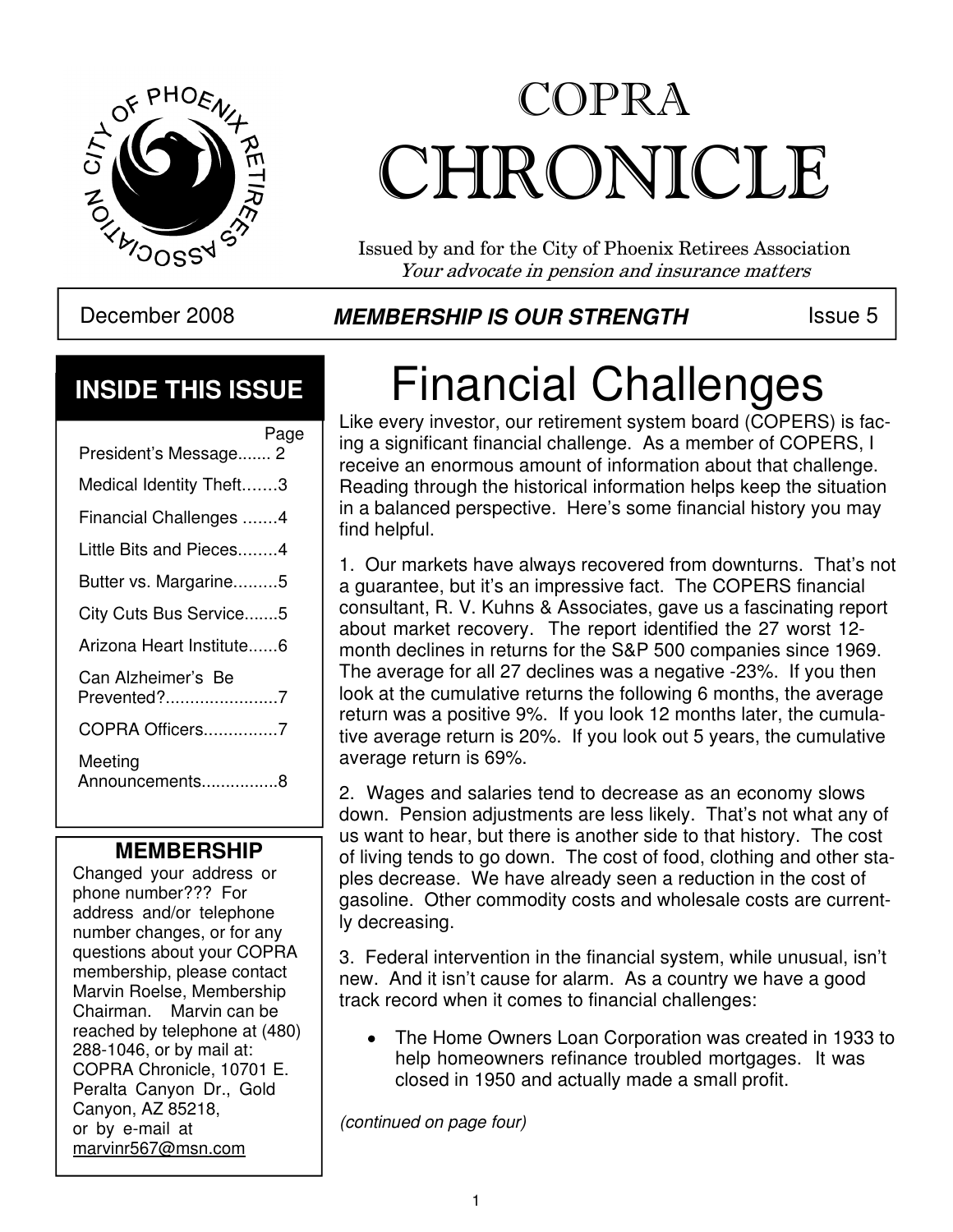## President's Message

Thanksgiving is over and I hope all of you could spend time with your families this season. Of course there is another full month of Holiday celebrations and New Years to look forward to and I hope you will be able to enjoy every moment of it going forward. Hopefully this New Year we can turn the page on the past 12-month's financial challenges and move upward in 2009.

On a very positive note we sold almost 200 tickets for the Holiday Luncheon and Annual Meeting for COPRA on December 4th. This is a new record and we even had to expand the hall to accommodate the larger turnout. Every year there is great food, entertainment, and fellowship at this gathering and if you missed it, we look forward to you making time in 2009 to come and enjoy this event.

Of course, this luncheon and December also marks the end of dedicated board service to COPRA and all of our members for four of our great volunteers. These include Cindy Hasker, Bruce Selden, Nancy Iverson, and Jim Flanagan. Cindy worked very hard for many years in making sure that each meeting was well planned, greeting members as they arrive, coordinating to make sure that we had great goodies to enjoy, prizes to win, and social gatherings to share stories with fellow retirees. Thank you Cindy for those many years of dedicated service.

Bruce also worked very hard serving in many positions including as our Vice-President and President coordinating many of the events that took place and providing leadership to COPRA. We will miss Bruce on the board and wish him well in his new adventures.

 Nancy has also been a great supporter to the board and kept our records straight as Board Secretary. We wish Nancy well in the coming years and hope that she checks in with us once and awhile. Jim, as a board member and our representative to COPERS these past three years has also been a tireless worker serving the needs of both organizations. As a board member Jim provided great council to COPRA and COPERS as well which required many countless hours of effort. We and the Pension Board as well will miss Jim's dedicated service tremendously. Thank you again to all four of these fine individuals who gave that extra effort to be on the board and represent the extended interests of all City of Phoenix retirees.

In saying goodbye to these wonderful individuals, the 2009 year will mark the start of COPRA board service for new faces that we are excited to see join us in our work with confirmation at the Annual Meeting on December 4th. Karen Clifford-Anderson retired from the City Clerk Department. We look forward to Karen being on our board.

Sue Stites retired from the Law Department in 2005 as a Management Services Administrator after 33 years with the City. We are also excited that Sue was willing to step forward to help COPRA.

Kerry Wangberg retired in 2007 after almost 30 years with the City completing his career as the City Prosecutor. We look forward to Kerry's assistance on our board and we have also nominated him to fill the position that Jim Flanagan held at COPERS. As of this writing we are still awaiting the COPERS Board confirmation of Kerry which should occur later in December.

In closing, I thank all of you for your continued support of COPRA and the work of the board. We have had some exciting meetings this year and are busy planning the calendar for 2009 which will again target meetings on the Pension System, Health and Benefits, Deferred Compensation, and state of the City. Of course the 2009 Holiday and Annual Meeting will close that year as well in December.

Happy Holidays to all of you:

Jack Thomas President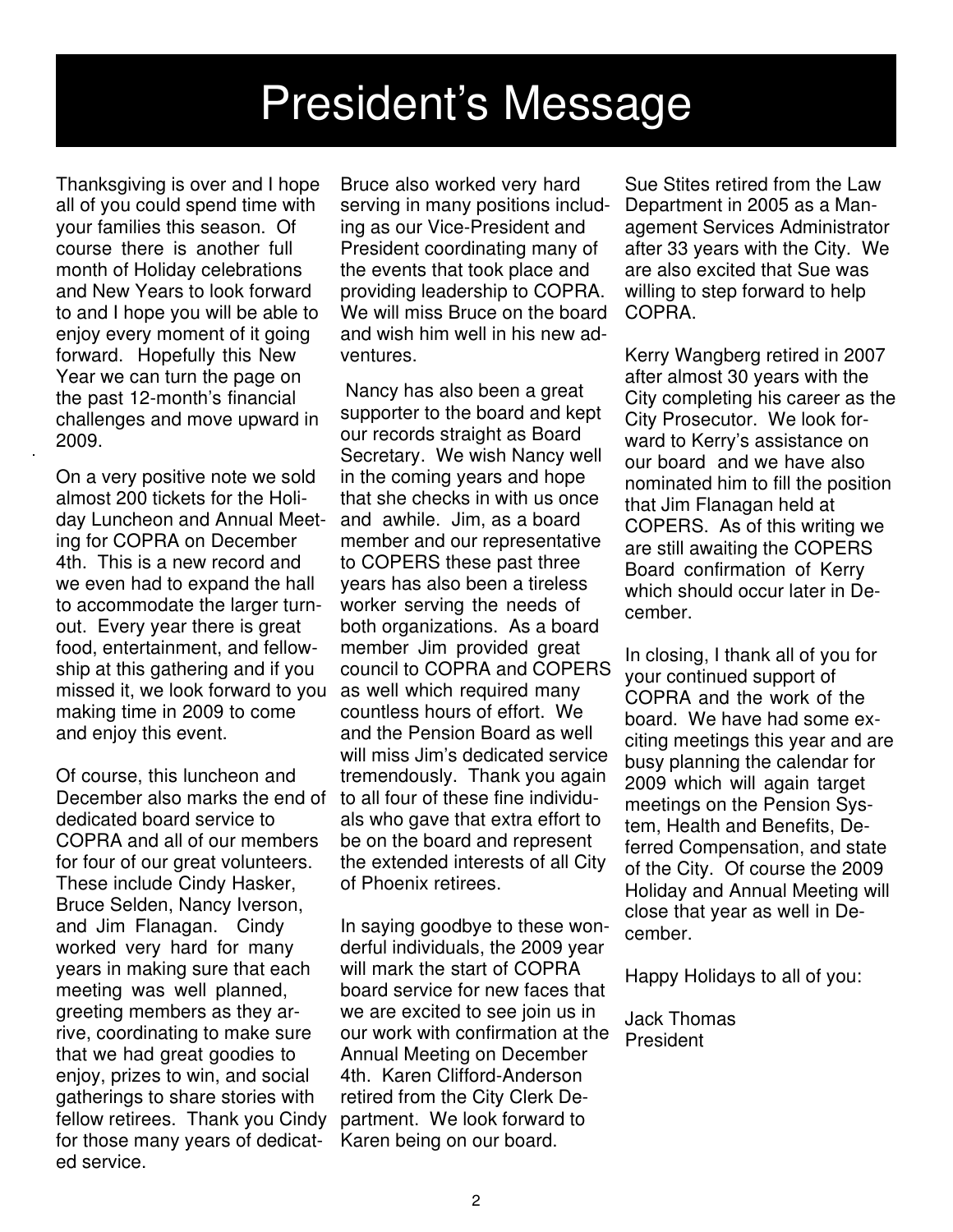## **Medical Identity Theft**

#### Medical Identity Theft

With identity theft on the rise these days, most of us are already taking steps to protect ourselves. But did you know that there's now a growing form of identity theft known as "medical identity theft" that can not only devastate victims' finances, but also compromise their health, too. According to Joy Pritts, JD, author of Your Medical Record Rights, here's what you need to know.

### What is Medical Identity Theft?

Medical identity theft occurs when criminals access victims' medical records. Since medical records contain a person's social security number and credit card information (if bills have been paid via credit card), criminals can open accounts and make fraudulent charges. However, criminals also gain access to victims' health insurance policy information and medical histories, and they can create forged health insurance cards to sell to people who are uninsured and need expensive medical treatment. A person who buys a fake health insurance ID card would then seek treatment using the victim's name and policy number, and then disappear, leaving the victim with the bills to pay.

#### Why Should You Be Concerned?

Victims of medical identity theft not only have to repair their credit and convince credit agencies and service providers that bills are fraudulent, they also have to correct inaccurate medical information that becomes part of their health records. Victims could be denied life insurance or individual health insurance if their record shows treatments that they did not have. In addition, victims could receive treatments or medicines that could be harmful to them on the basis of inaccurate content in their medical records.

### Steps to Take if You Suspect a Medical Identity Theft

- 1. Read all bills and "Explanation of Benefits" statements from your insurance company to verify they are for treatment you received.
- 2. If a bill or statement refers to treatment you did not receive, contact the employee in charge of investigating fraud at your insurance company and at the medical facility involved and explain the situation. Follow up with a letter sent via registered mail with return receipt once again explaining the situation, asking for any bills to be voided, and asking that your medical record be amended to state that you did not have this health problem or receive this treatment.
- 3. Report the identity theft to the police department and state's attorney general's office.
- 4. Contact the health care providers you use, explain the situation, ask if the erroneous information has been added to the providers' records, and if so, ask them to correct the records.
- 5. Report the fraud to the major credit bureaus and set up fraud alerts. Also, request free copies of your credit reports to make sure no new fraudulent accounts have been opened.
- 6. Review your medical records every few years to make sure there are no errors.

 To learn more about your medical record rights, visit: htpp://ihcrp.georgetown.edu/privacy/records.html.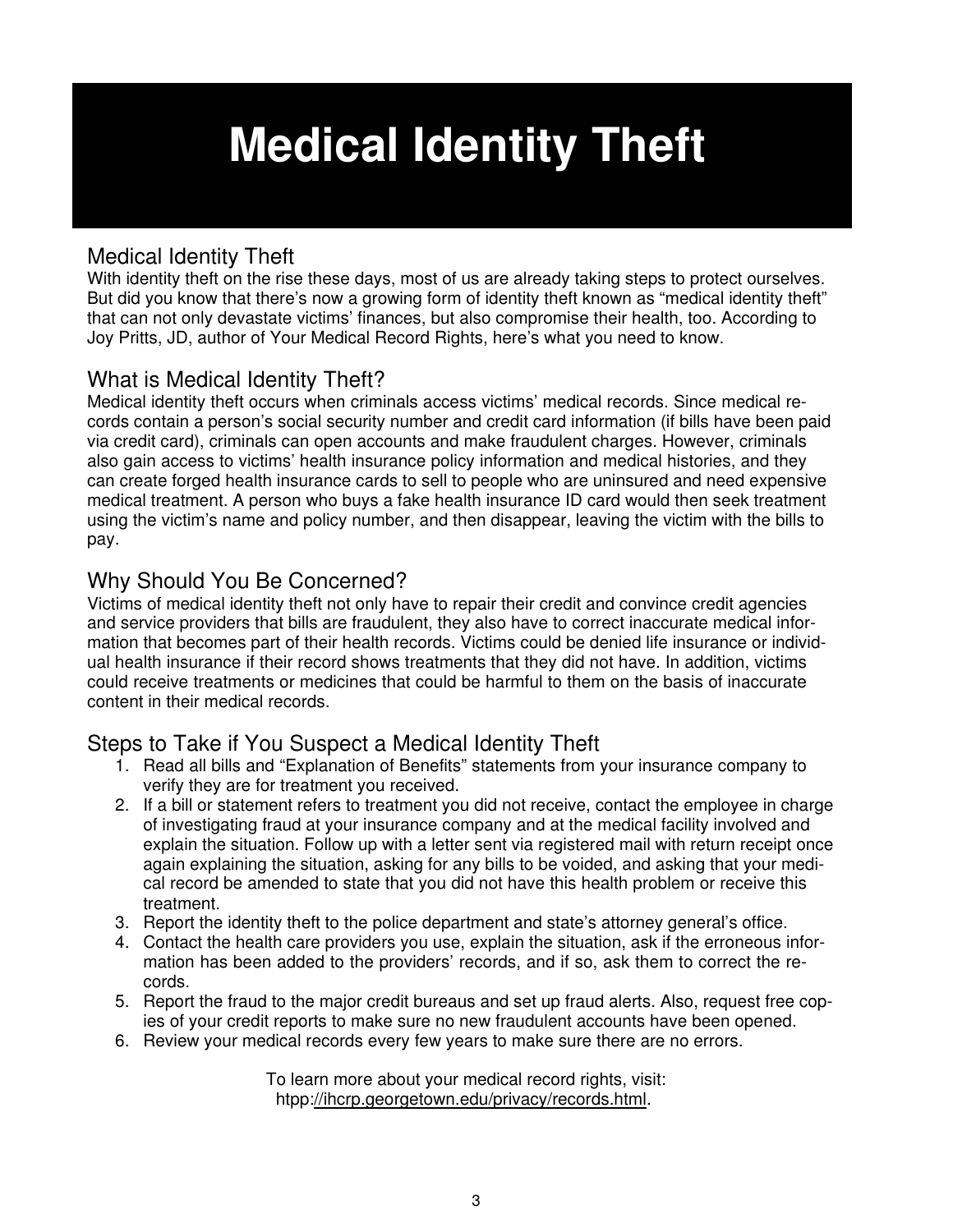## Financial Challenges (continued from page one)

 In 1979 the Federal government made a loan to the Chrysler Corporation. The loan was repaid in full in 1983 and the federal government made a \$311 million profit.

- In 1984 the Federal government took an 80 percent stake in Continental Illinois Bank and  $\bullet$ Trust, the 7<sup>th</sup> largest bank in the country. Oil-patch loans in Oklahoma and Texas went bad and the bank failed. The government lost an estimated \$1 billion on the bad loans. However, the bank was reconstructed and sold to the Bank of America.
- In the 80s and 90s the Federal government managed the failure of over 1000 financial institu- $\bullet$ tions in the savings and loan industry. The cost to the taxpayer is estimated to be \$124 billion. That is far less than the original estimates of \$500 billion, and the savings and loan industry recovered.

We have a challenge, but we can be optimistic that we will learn, change and improve.

## Little Bits & Pieces

### Get Lower Prices Using Coupons

Learn where to use coupons and where to find them. As a good shopper, be sure to recognize when favorite brand name items hit their lowest prices and use the coupons at that point to save the most money on your grocery bill.

Fry's Food Store is honoring all competitor's coupons through December 31st.

For more information, log on to www.Shortcuts.com for a free e-book.

### Renew Your Dues Now

Please check the mailing label on this Chronicle for the "Dues paid Thru:" year. If the "Dues Paid Thru:"year is "2008", you should renew your COPRA membership now!

As a retiree, it is important that you stay abreast of events happening in the City that may have an impact on your benefits and the retirement fund. Please renew your membership today. As our motto on the front page of the Chronicle says, "Membership is Our Strength."

The 2009 dues are still \$7.00 for Singles and \$10.00 for Couples. The dues special is still available so if you pay dues for 4 years (\$28.00 Singles; \$40.00 Couples), you get credit for 5 years. To renew your COPRA membership, send a check payable to "COPRA" to the following address:

> COPRA % Marvin Roelse 10701 East Peralta Canyon Drive Gold Canyon, AZ 85218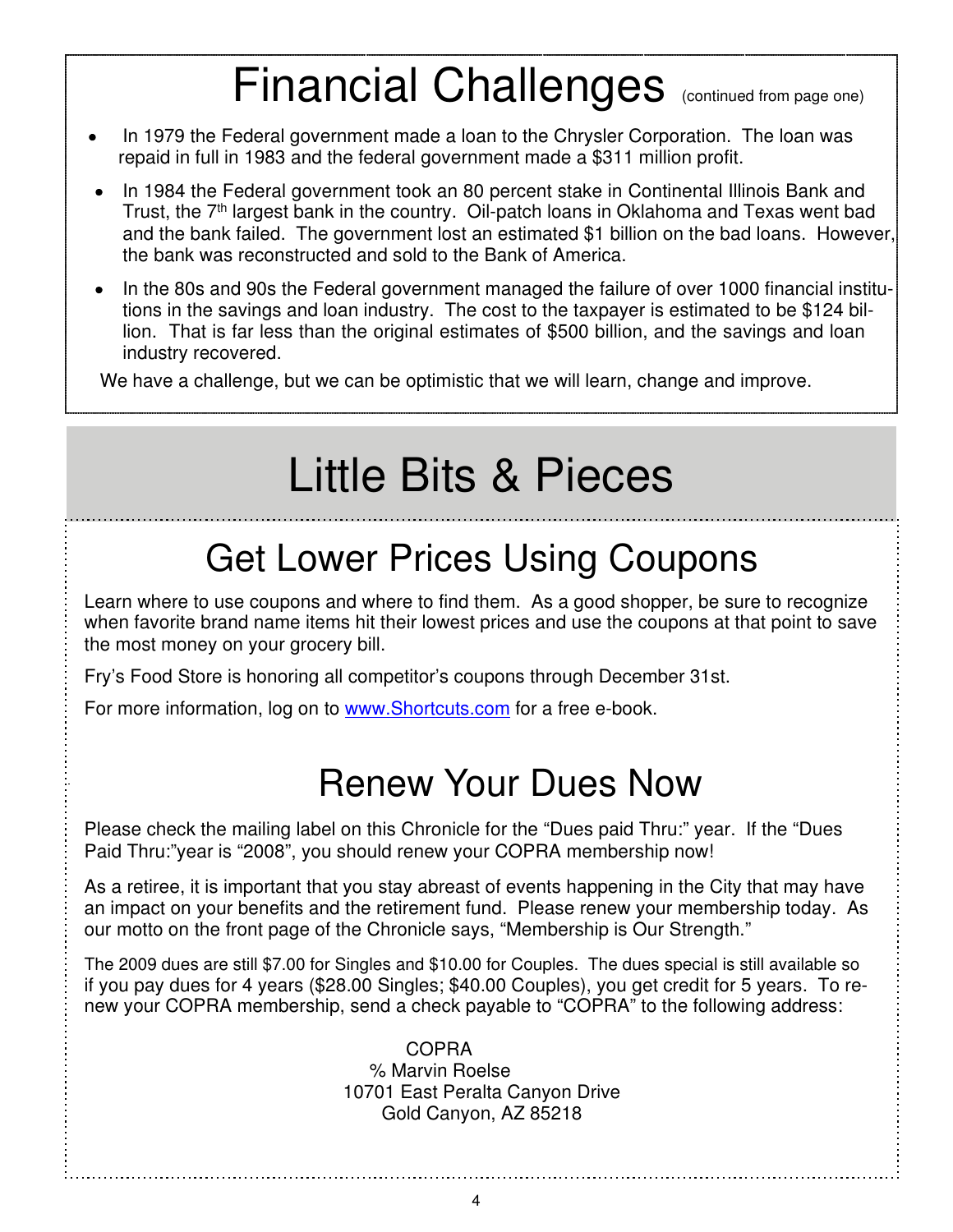## Butter vs. Margarine

Both have the same amount of calories.

Butter is slightly higher in saturated fats at 8 grams compared to 5 grams. Eating butter increases the absorption of many other nutrients in other foods. Butter tastes much better than margarine and it can enhance the flavors of other foods. According to a recent Harvard Medical Study, eating margarine can increase heart disease in women by 53% over eating the same amount of butter.

#### **Margarine**

Very high in trans fatty acids.

Margarine triples risk of coronary heart disease.

Margarine increases total cholesterol and LDL (this is the bad cholesterol) and lowers HDL cholesterol (the good cholesterol)

Margarine increases the risk of cancers up to five fold.

Margarine decreases immune response.

Margarine decreases insulin response.

And here's the most disturbing fact.... Margarine is but ONE MOLECULE away from being PLASTIC. This fact alone is enough to avoid margarine for life and anything else that is hydrogenated (this means hydrogen is added, changing the molecular structure of the substance).

Margarine is nearly plastic. Would you melt your Tupperware and spread that on your toast?

## Prepare for Digital TV

Prepare for digital TV. On February 17, 2009, all TV channels will be broadcast solely in digital. If your set only has an analog tuner, you'll need to subscribe to a cable or satellite provider, purchase a new TV with a digital tuner, or buy a converter box for your analog TV. The National Telecommunications and Information Administration are offering on a firstcome, first-serve basis up to two coupons, worth \$40 each, toward the purchase of two boxes. Call 888- 388-2009, or visit www.ntia.doc.gov and www.dtv.gov. Kiplinger's Retirement Report

### City Council Cuts Bus Services

Phoenix city buses will begin running later in the morning and will stop late-night trips starting Dec. 29. Saturday hours will also be trimmed.

As the city makes unprecedented budget cuts, the City Council voted to eliminate all trips before 5 a.m. and after 10 p.m. In addition, Saturday service will be reduced to match Sunday frequency, a reduction of 24 percent.

This move, which will save \$7.4 million between now and July 2010, comes as collections from Phoenix's Transit 2000 tax have fallen 6.9 percent over the past year.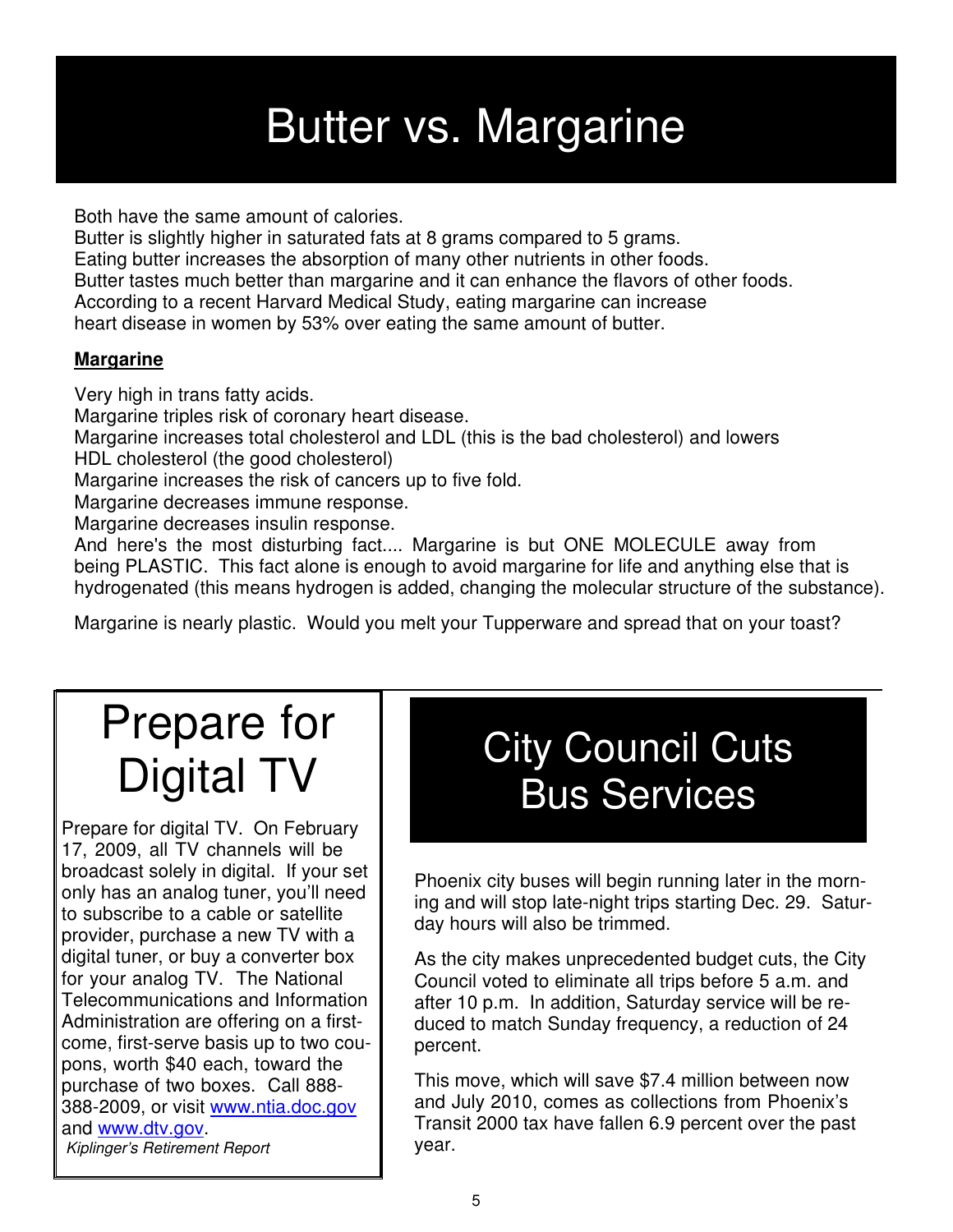## Arizona Heart Institute How Much Is Your Peace of Mind Worth?

Heart disease is still the number one killer of men and women in the United States today. The Arizona Heart Institute's calcium score test can put your mind at ease.

The development of coronary atherosclerosis, the process by which cholesterol is laid down in the arteries supplying blood to the heart, starts in childhood and proceeds silently for decades. While none of us is immune to the slow accumulation of plaque in our arteries, a combination of genetic and environmental factors can influence the rate at which blockages in our blood vessels develop. The best course to follow if we want to avoid the potentially devastating results of coronary disease is to modify those factors that may influence plaque development – and to know where we stand right now, before actual symptoms of disease occur.

At Arizona Heart Institute, a tool is now helping doctors identify individuals at risk for heart disease. Our state of the art GE 64 slice CT scanner can obtain a complete picture of the heart in 5 heart beats. This scan can detect the microscopic amounts of calcium which is part of the development of atherosclerosis. A negative calcium score predicts a low risk for cardiovascular events in the next 5 years. Conversely, a positive test confirms the presence of plaque; the greater the amount of calcium, the greater the likelihood of occlusive disease. A high calcium score predicts a moderate to high risk for cardiovascular events within 5 years.

Calcium score testing is particularly useful in the screening of asymptomatic people and others at intermediate risk for heart disease. It is also used in the diagnosis of obstructive coronary artery disease in individuals with symptoms that may indicate a cardiac problem. If you have a family history of heart disease or diabetes, or have high blood pressure or cholesterol, perhaps you should consider Arizona Heart Institute's ultra-fast 64 slice CT calcium scan as the test to let you know your risk for coronary artery disease.

For more information on how this test can help put your mind at ease, please call the Arizona Heart Institute today. No physician referral is required, and the results are provided the same day.

 The Heart Institute has agreed to give COPRA members the calcium score test (**two for the price of one).** You must schedule both appointments when you call.

Call 1-877-64-SLICE (1-877-647-5423) to schedule an appointment.

The \$99 calcium score test is a non-contrast study. Follow-up testing and consultation may

The COPRA Board Wishes a Happy Holiday to All and a Healthy and Happy 2009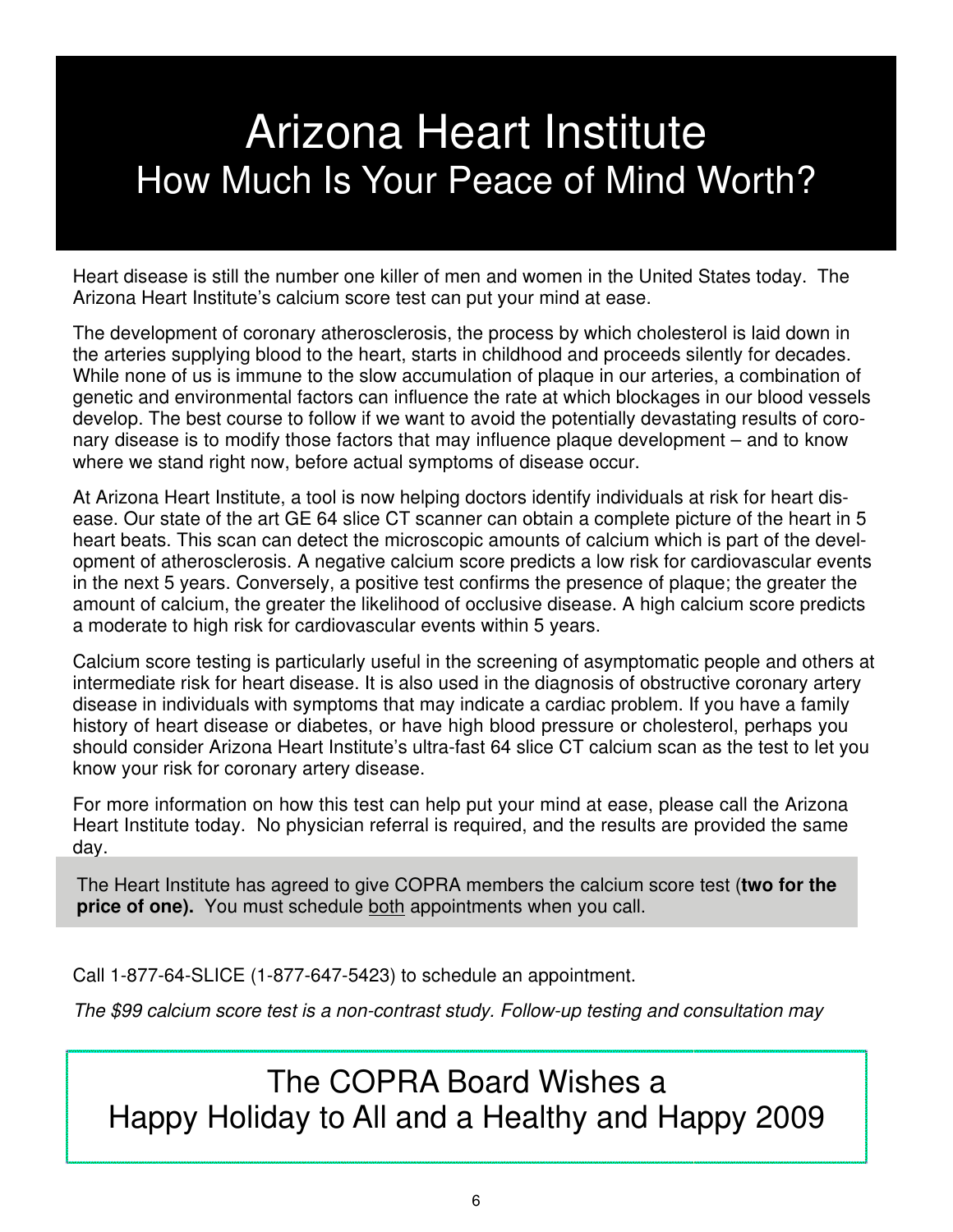In Remembrance

George M. Venslove 11/02/2008 Rita J. Fyan 11/04/2008 Wesley Young 11/05/2008 Ella B. Fortenberry 11/06/2008 Henry L. Freeman 11/11/2008 Betty G. Shafer 11/12/2008 Peter M. Esparza 11/12/2008 Loyde C. Edmonson 11/15/2008 Arne I. Oie 11/16/2008

### **HEALTH AND COMPASSION**

We care about our members and their families. If someone in your family is ill, whether at home or in a care facility, or if a loved one has passed away, please call Kathy Erickson at (623)879-9632.

### Can Alzheimer's Be Prevented?

 A new study finds that a type of blood pressure medication - angiotensin receptor blocker (ARBs) reduces risk for dementia in seniors and slows its progress in cases where it's already diagnosed.

A study of the medical records of five million people found that patients taking ARBs had a 35% to 40% lower chance of getting Alzheimer's disease or other forms of dementia.

Patients taking ARBs who were already suffering from Alzheimer's or other forms of dementia, had up to a 45% lower chance of developing delirium, being admitted to nursing homes or dying. How ARBs produce this benefit is not certain. Consult your doctor. *By Benjamin Wolozin, MD, PhD, professor of pharmacology and neurology, Boston, Massachusetts*

### **COPRA OFFICERS**

| President:                                                       |        |                                  |  |
|------------------------------------------------------------------|--------|----------------------------------|--|
| <b>Vice President:</b>                                           |        | Laura Ross (623) 878-3334        |  |
|                                                                  |        |                                  |  |
| Treasurer:                                                       |        |                                  |  |
|                                                                  |        | E-mail gwgross1@cox.net          |  |
| Secretary:                                                       | Vacant |                                  |  |
| <b>Board Members:</b>                                            |        | Donna Lewis (480) 361-8784       |  |
|                                                                  |        |                                  |  |
|                                                                  |        |                                  |  |
|                                                                  |        | E-mail al.zielinski@cox.net      |  |
|                                                                  |        |                                  |  |
|                                                                  |        | Barbara Kellogg (623) 322-5227   |  |
|                                                                  |        |                                  |  |
|                                                                  |        | Cindy Hasker (602) 336-8280      |  |
|                                                                  |        | E-mail cindy.hasker@gmail.com    |  |
|                                                                  |        | Bruce Selden (623) 435-2365      |  |
|                                                                  |        | E-mail seldenbb@yahoo.com        |  |
|                                                                  |        | Jim Flanagan (480) 497-8317      |  |
| E-mail jamesaflanagan@gmail.com                                  |        |                                  |  |
| Benefits Committee Chair &.<br>Health Task Force:                |        |                                  |  |
| Programs Committee Chair:                                        |        |                                  |  |
|                                                                  |        | Bruce Selden (623) 435-2365      |  |
| Retirement Board Rep:                                            |        |                                  |  |
|                                                                  |        | Jim Flanagan (480) 497-8317      |  |
| Member Support and Social Chair:                                 |        |                                  |  |
|                                                                  |        |                                  |  |
|                                                                  |        | Donna Lewis (480) 361-8784       |  |
| Membership Chair:                                                |        | Marvin Roelse (480) 288-1046     |  |
|                                                                  |        | E-mailmarvinr567@msn.com         |  |
| Chronicle Editor:                                                |        | Kathleen Erickson (623) 879-9632 |  |
|                                                                  |        | E-mailrekathleen@qwest.net       |  |
| Past President: John Burke (ex officio)(928) 427-9461            |        |                                  |  |
| COPRA website: www.msnusers.com/cityofphoenixretireesassociation |        |                                  |  |
|                                                                  |        |                                  |  |
|                                                                  |        |                                  |  |
|                                                                  |        |                                  |  |
|                                                                  |        |                                  |  |

### **Chronicle Article Deadline**

Please be advised that the deadline for submitting articles for the Chronicle is the **first day of the month** in which you want the article to appear. Any member may submit material for publication, but the Editor will determine what will appear in the final copy based upon suitability and available space. For more information call the Editor at (623) 879- 9632.

This is your Chronicle! Help us by submitting articles and/or pictures of general interest. Tell us about yourself, your family, an interesting trip or hobby. Suggestions are always welcomed.

E-mail to: **rekathleen@qwest.net**

Or mail to: Kathleen Erickson 20248 N. 17th Place

Phoenix, AZ 85024

#### **Disclaimer**

Acceptance of advertisements or articles in the COPRA Chronicle does not constitute an endorsement by COPRA of goods or services.